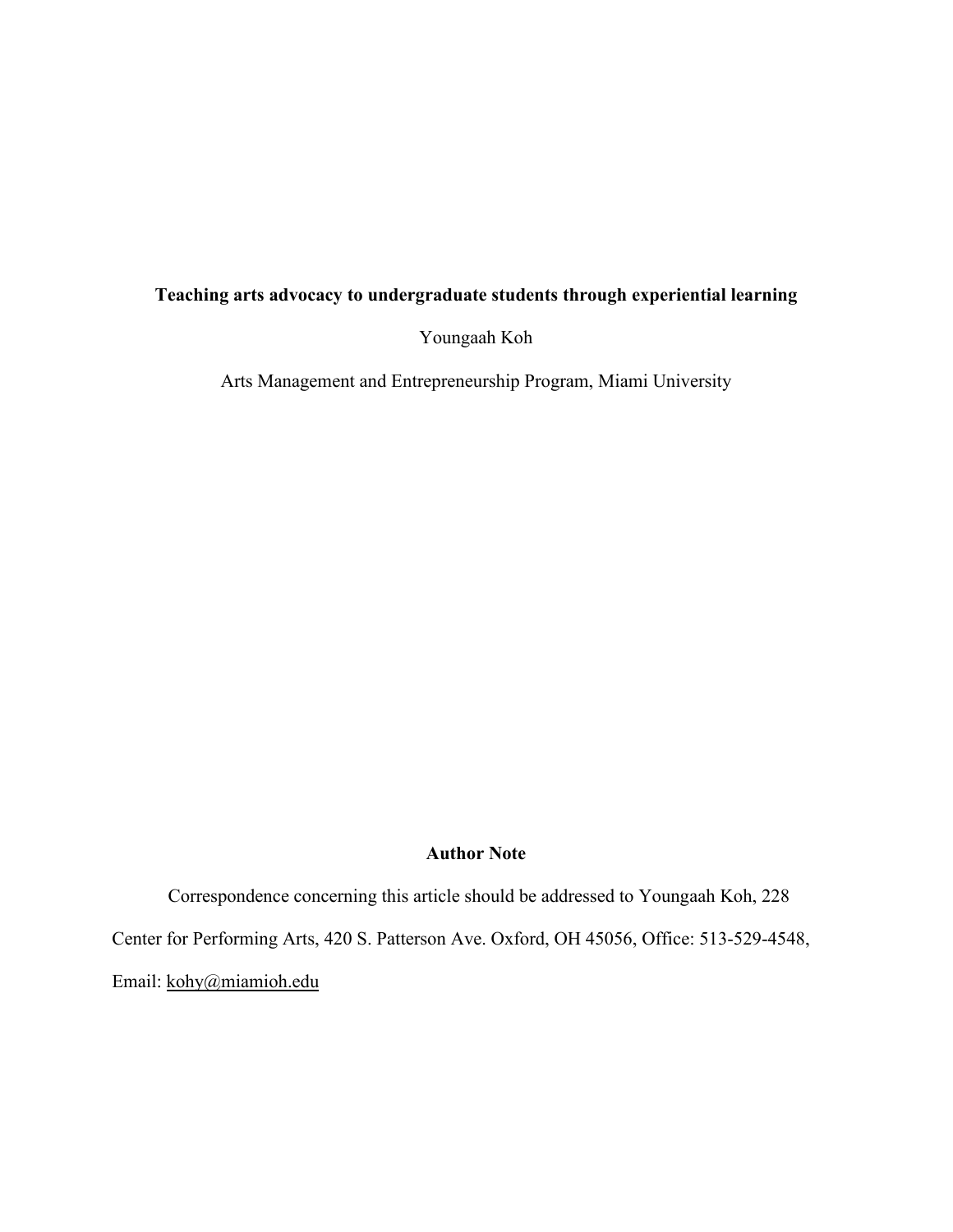Policy and Advocacy in the Arts (CCA 308) is an undergraduate course which helps Arts Management students understand the policy environment around the arts and culture, and arts advocacy to influence policy development and change. The class typically spends the first half of a semester learning about the actors and stakeholders involved on different policy levels, key issues, and processes. The latter half focuses on strategic arts advocacy, including students' engagement in hands-on advocacy practice. I have designed and taught the course for four semesters since 2020. The class size is usually around 15-20 students.

In this article, I discuss two key experiential arts advocacy activities in the course which take place over a three week-period during a semester. Specifically, I analyze how they contribute to helping students understand, conceptualize, and experiment with arts advocacy based on Experiential Learning Theory (ELT) (Kolb, 1984). The activities are students' personal arts advocacy case development and participation in legislative meetings.

### **Theoretical Rationale**

Experiential Learning Theory (ELT) is an integrative framework of understanding the teaching-learning process (Kolb, 1984). In ELT, learning is "the process whereby knowledge is created through the transformation of experience" (Kolb, 1984, p. 49). The theory was largely influenced by progressive education philosophers including John Dewey (1938) and Jean Piaget (1952). ELT notably presents a way of understanding how the learning of abstract theories and concepts, and practical experience such as class activities are achieved in a class simultaneously in a mutually reinforcing manner. Abstract concepts and experience had been commonly considered contradictory elements which could not be addressed concurrently in a single class.

In experiential learning, learners play an active role in the learning process and apply the knowledge they have acquired in the classroom in real-life situations. More importantly, learners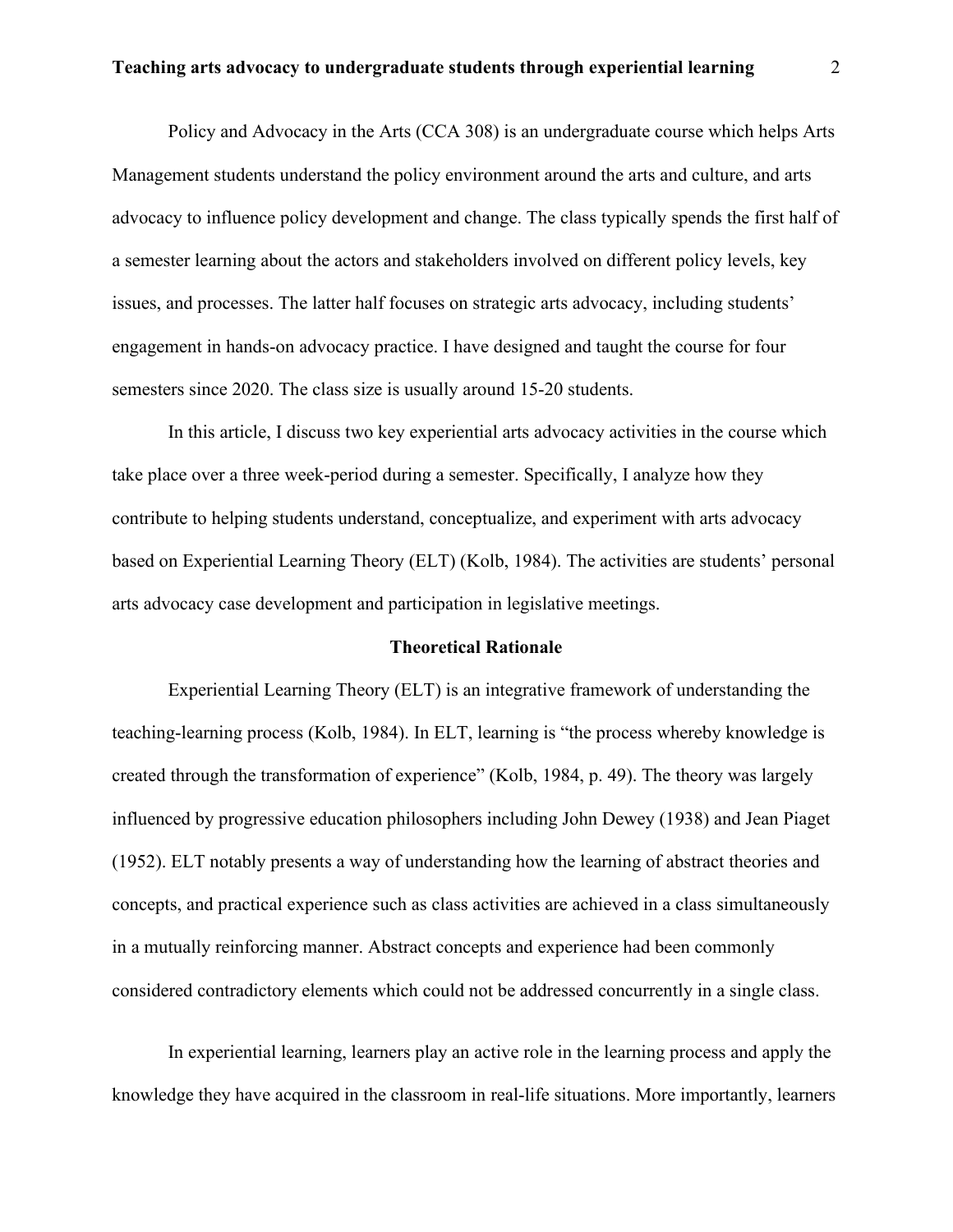converge their personal experience with its practical application which helps them process and understand abstract concepts. Learners learn not only from simply "doing" but also from their observations and reflections thereof, or "meaning-making," through which they are able to conceptualize and experiment with their knowledge and experience (Kolb & Kolb, 2017).

Kolb (1984) theorized that experiential learning is a cyclical process that involves four stages, which are concrete experience (CE), reflective observation (RO), abstract conceptualization (AC), and active experimentation (AE) (See Figure 1). This process is usually initiated by a new concrete experience (CE) through which learners are able to observe, reflect upon, and interpret from different perspectives (RO). Based on their observations and reflections, learners are able to consider, assimilate, and process abstract concepts and theories (AC), and subsequently are able to apply these concepts to new situations and experiment with them (AE). This active experimentation stage is where learners transform experience into knowledge. Ideally, learners learn by "touching all the bases" from experiencing (CE), reflecting (RO), thinking (AC), to acting (AE) in a recursive manner whereby new experiences are created (Kolb & Kolb, 2017).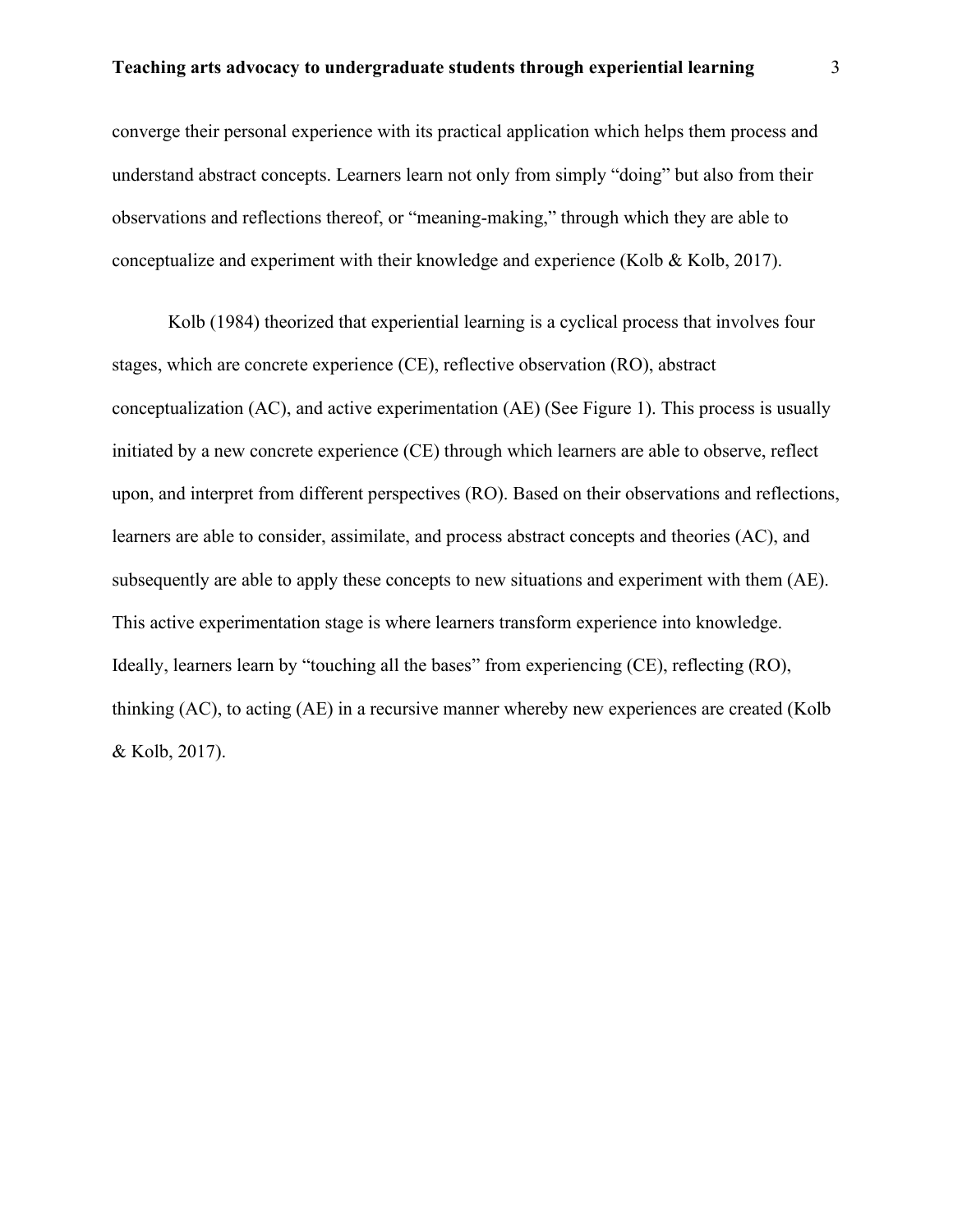## **Figure 1**

*The Experiential Learning Cycle* 





## **Activities and Student Outcomes**

Arts advocacy is an act of informing or educating legislators and stakeholders about the importance of the arts to influence their actions (National Association of State Arts Agencies, 2016). While advocacy can take place on personal, public, and legislative levels, I focus on addressing advocacy in the course as legislative advocacy, or lobbying, as it is most relevant to influencing policy. To this end, I have my students develop their personal arts advocacy cases and participate in legislative meetings during a three-week period in a semester. I illustrate the two activities and analyze how their different learning outcomes correspond to one or more learning stages identified in ELT.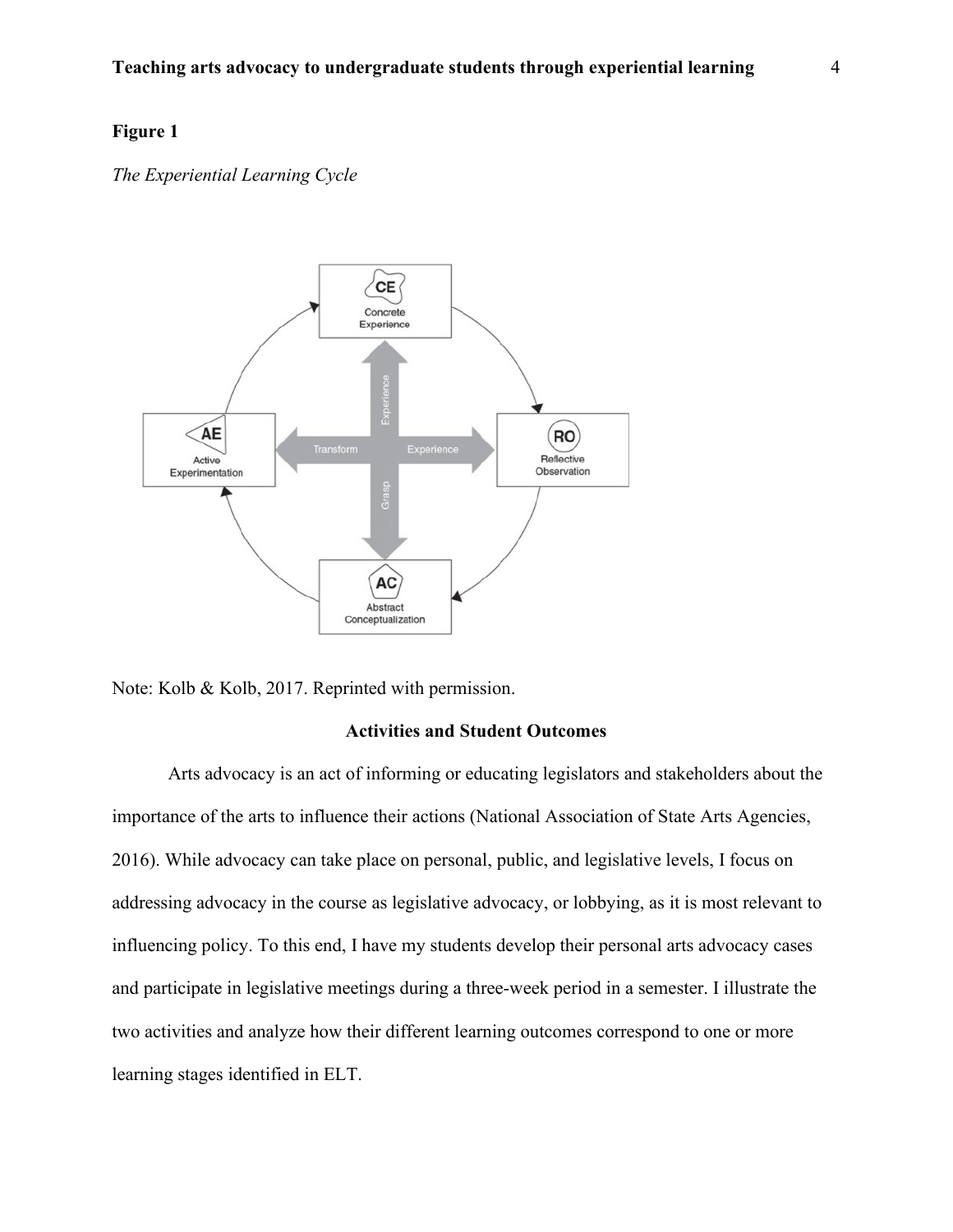## **Developing Personal Arts Advocacy Cases**

An initial activity to engage students in arts lobbying is through having them individually develop their personal arts advocacy cases over the first two-week period during the latter half of a semester. An advocacy case is a short 2-3 minute speech that students would present in arts lobbying situations.

The development of personal advocacy cases is an important experiential activity (CE) for students to concretize their understanding of the abstract concept of arts advocacy (AC) by applying the knowledge and skills they acquired in the classroom to hands-on advocacy.

An arts advocacy case typically comprises a personal story; relevant facts and figures; and a "big ask" for lawmakers which is intended to influence their legislative actions including voting (Milling & Poulin, 2017).

### *Personal Story*

Students' advocacy cases address their personal stories concerning the value and impact of the arts in their lives which connect to policy issues such as public funding for the arts or arts education. Storytelling is a powerful tool for advocacy as stories are often attention-grabbing, relatable, and emotional which make them inherently persuasive (Austin & Connell, 2019). Stories thus tend to elicit empathy better than factual information and lower their resistance to new ideas (Austin & Connell, 2019).

Before students develop their own stories, we first explore some key components of effective storytelling through examples such as Disney short films and President Ronald Reagan's addresses, who is well-known for his narrative presidency (Wilson, 2015). We discuss some key components of effective storytelling as character, conflict, spark, change in character, and takeaway (Karia, 2015; as cited in Baer, 2020).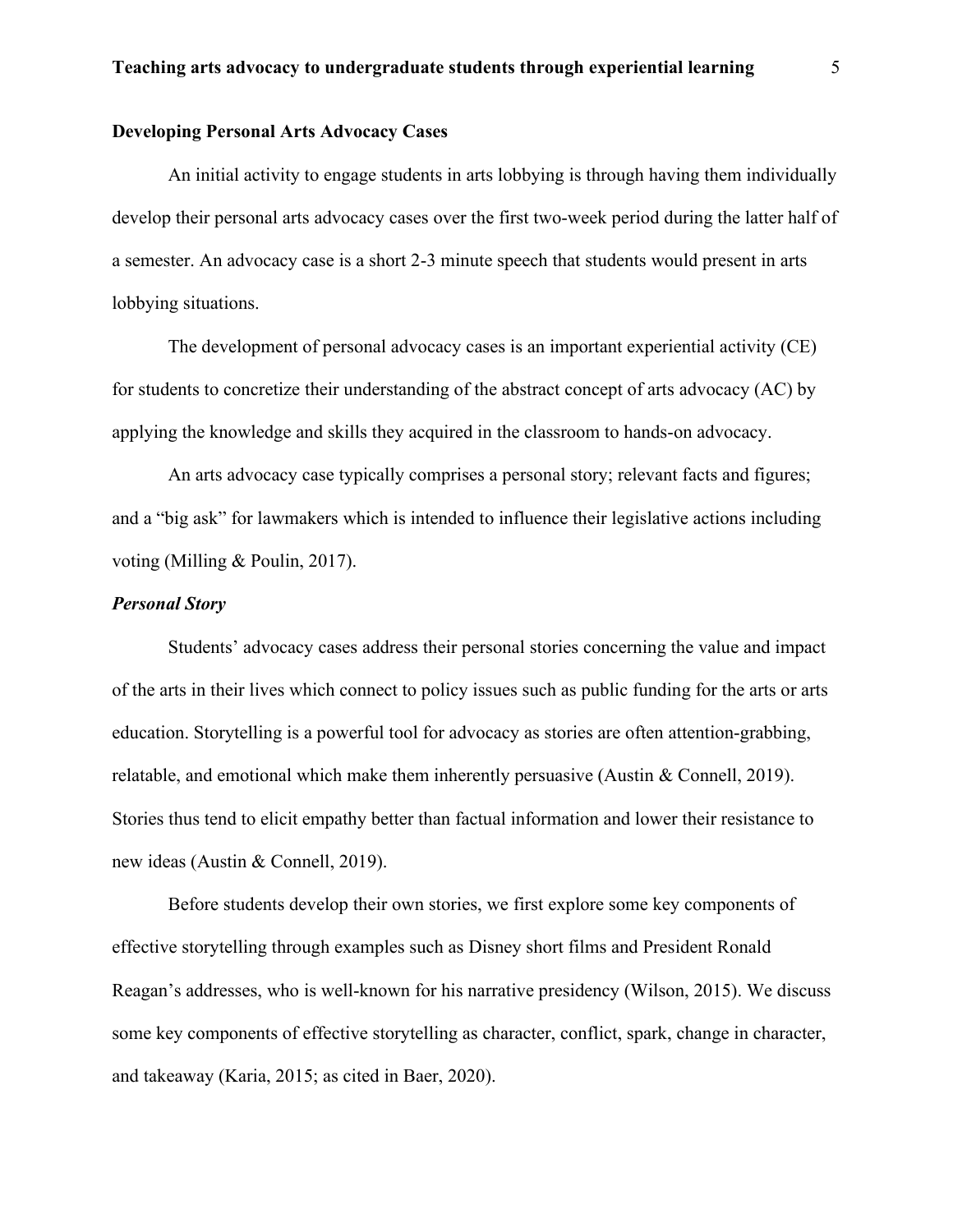With this understanding of persuasive storytelling, students each develop their personal stories which often concern how their arts practice and education have impacted their physical, mental, and social well-being, or how the arts have helped them become creative, competent individuals. I have found that students are often introspective (RO) and vulnerable when crafting their stories.

#### *Facts and Figures*

While stories can be powerful, they are anecdotal in nature which means that they may not be able to convey the complex social, economic, structural issues around arts policy in an objective manner. This is why stories are combined with factual data in students' personal advocacy cases, which is known as evidence-based advocacy. Evidence-based advocacy is "the deliberate process, based on demonstrated evidence, to directly and indirectly influence decision makers… to support and implement actions that contribute to issues of common interest" (SNV, 2016, p. 1). Advocacy based on factual information has shown to be successful in convincing legislators regardless of their personal beliefs on an issue (SNV, 2016).

Students strengthen their personal advocacy cases by pairing their personal stories with relevant facts and figures which helps add objectivity to their advocacy cases. Up-to-date research data that support arts advocacy is widely available thanks to increased demand from and efforts in the arts and culture sector. Useful resources include the Congressional Arts Handbook (Americans for the Arts, 2021) which is published annually for the National Arts Action Summit, the largest arts advocacy gathering in the country, and the Advocacy Report by DataArts (Tools for Arts Advocates, n.d.). Reports published by arts agencies and arts advocacy organizations on the state level, such as the Ohio Citizens for the Arts, provide more state-focused data.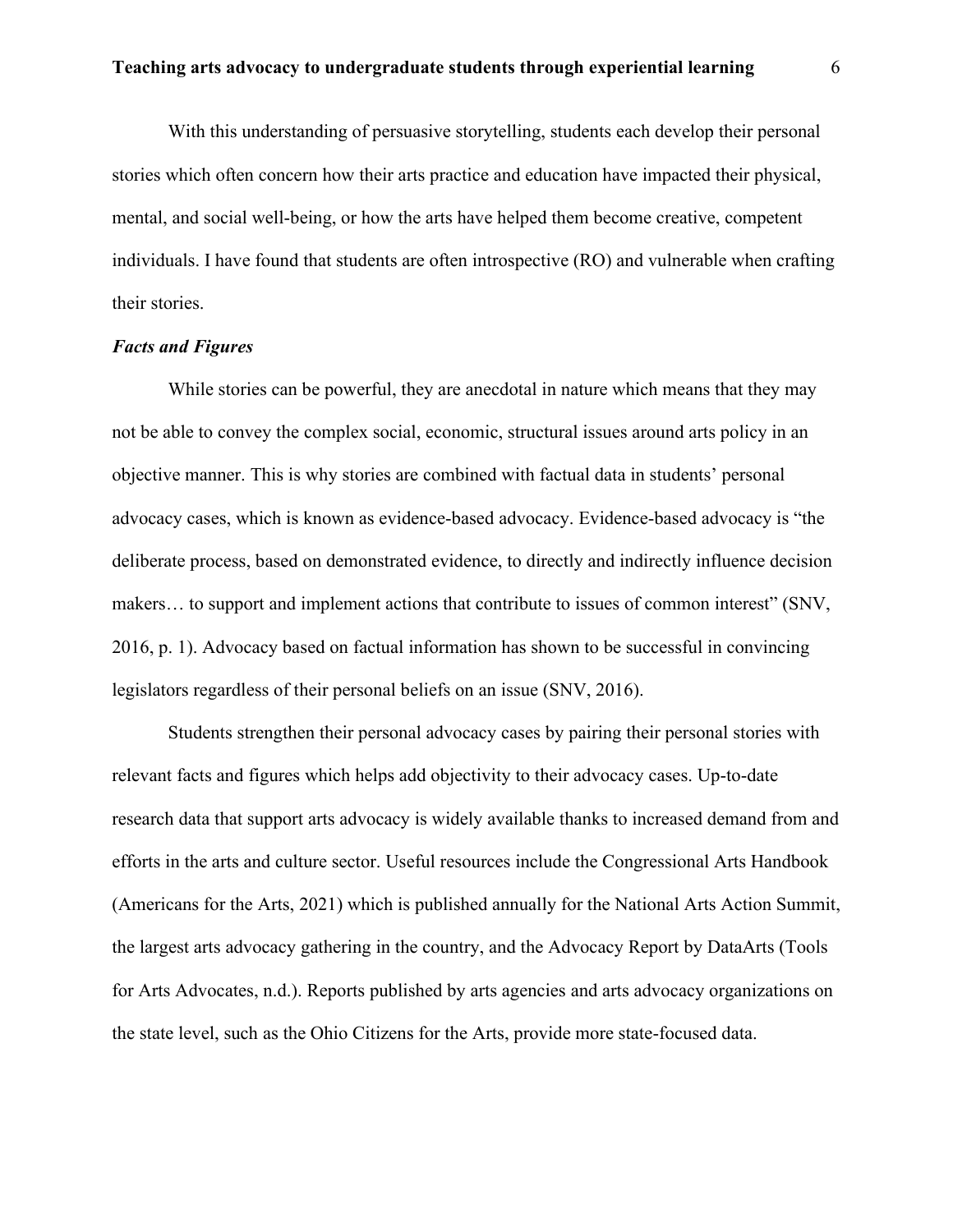## *"Big Ask"*

Based on their stories and factual data to support their stories, students close their advocacy cases with an action item for legislators, or a "big ask," which urges them to support or vote for the development of a new arts policy or changes to an existing one. Students are encouraged to make their ask as specific as possible, for example, to ask for the increase of the annual budget for National Endowment for the Arts and federal arts education by a certain amount. On the state-level, for example, students have urged legislators to pass the pending art therapy licensure bill for in Ohio.

#### **Participation in Legislative Meetings**

Once students have developed their personal advocacy cases, I organize an experience in the course where they can practice arts lobbying, primarily through in-person legislative meetings. This typically takes place during a week following their personal advocacy case development. Due to the Covid-19 pandemic and the consequent lack of in-person lobbying opportunities, however, I have tried two different variations, virtual legislative meetings and in-class mock legislative meetings, which have led to similar learning outcomes.

Students in my class have participated in state-level advocacy events such as the Miami University Statehouse Day, both in-person and virtually. The Statehouse Day is an annual university-wide lobbying event where my students have met with state legislators to advocate for the arts and culture, and higher education. I have facilitated mock legislative meetings in class in lieu of real-life ones during the pandemic. Students play the roles of both an advocate and a fictional or real-life legislator in mock legislative meetings.

Lobbying opportunities are where students are able to actively experiment (AE) with their conceptualized understanding (AC) of arts advocacy. Regardless of actual or mock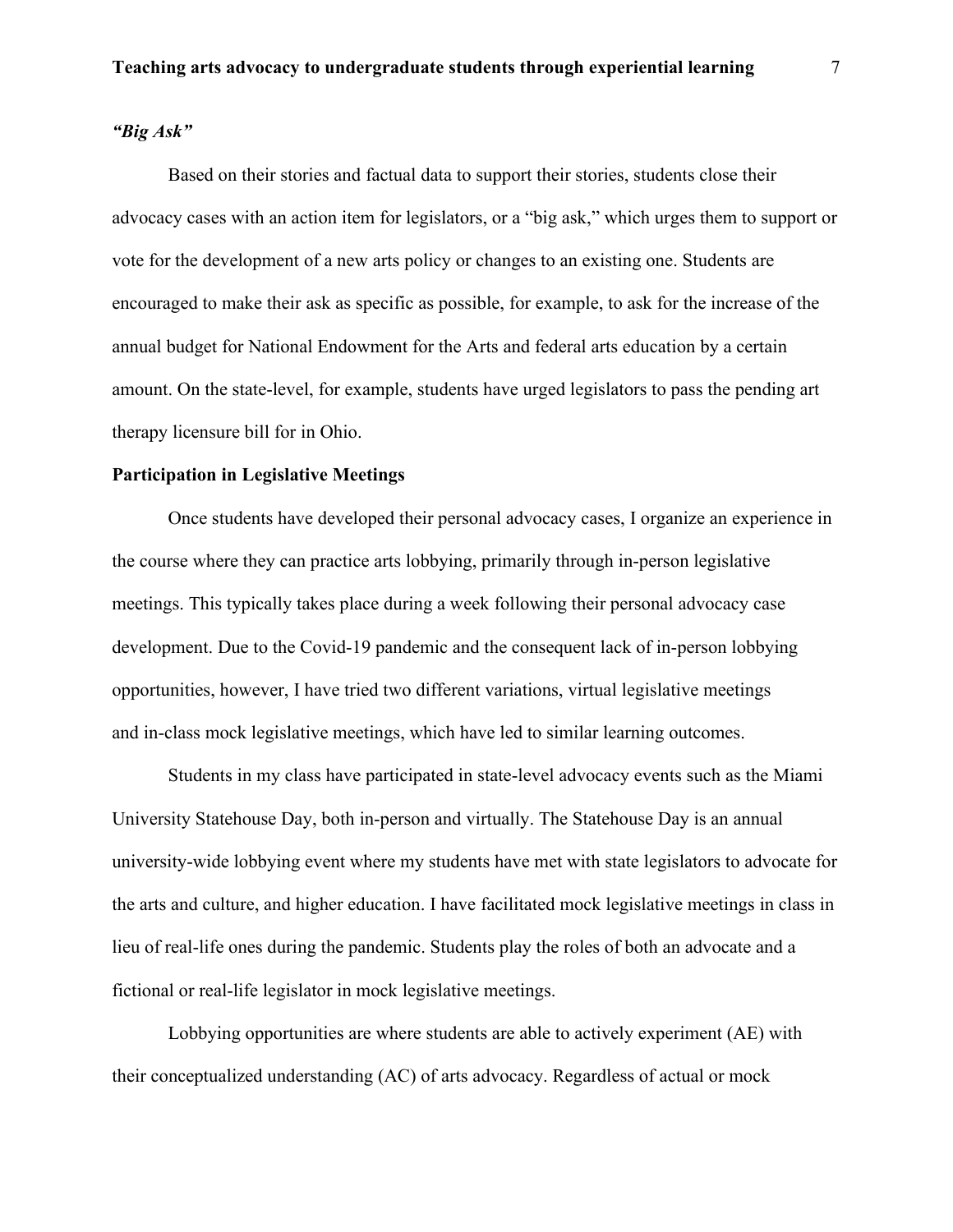legislative meetings, students practice strategically communicating their advocacy cases, and consider policymakers' perspectives, on the flip side, within the process. Moreover, students' observations and reflections (RO) from this experience inform their future arts advocacy endeavors, or new experiences (CE), outside of classroom or in the professional world.

For actual legislative meetings, a group of two to five students from each class typically meets with some five legislators or their staffers, respectively, for around 30 minutes. An important part of preparing for such meetings is researching the lawmakers to tailor students' advocacy cases to their personal backgrounds in, and position or voting records on arts and culture, and their general policy interests. Students work on strategically tailoring their cases to establish personal connection with lawmakers and to address their policy interests. I help participating students strategize, and feel more confident and prepared going into legislative meetings through trial meetings in advance which take place outside of class. Although not all students in class participate in legislative meetings, I make sure to spend adequate class time afterwards to debrief the meetings and participating students' experience and reflections from them as a whole class.

In legislative meetings, brief greetings and introductions are followed by each student presenting their advocacy cases. Meetings are mostly conversational, where legislators would listen, respond, and ask questions to students regarding their thoughts, and policy agenda and interests, and vice versa. These conversations often lead to subsequent follow-up emails between them exchanging information and feedback on policy issues.

Mock legislative meetings in class, meanwhile, are beneficial as all students participate in the process of preparing for, practicing, and reflecting on hands-on arts lobbying despite the lack of a real-life factor. Students playing both the roles as an arts advocate and a legislator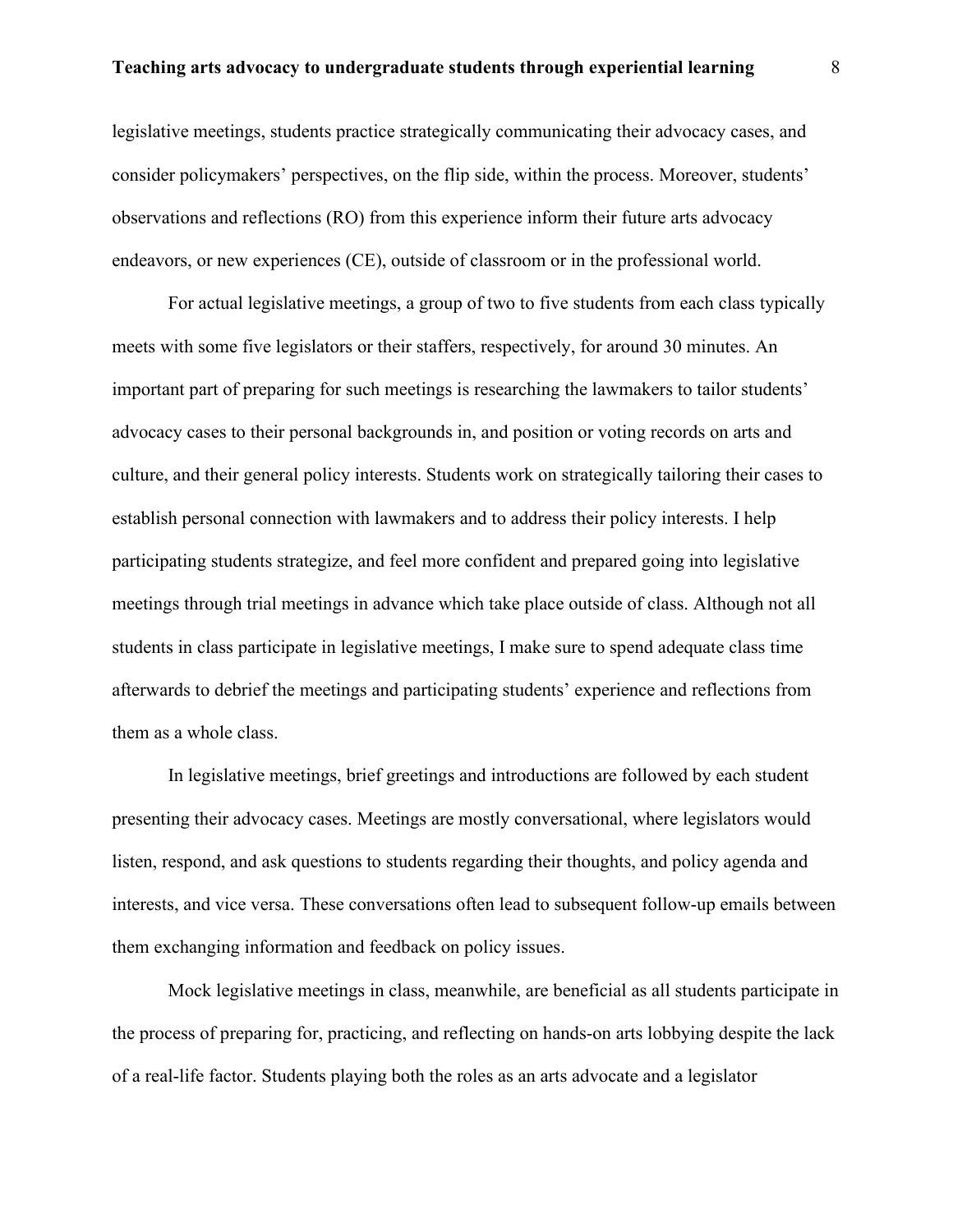particularly enables them to have a well-rounded understanding of the interconnectedness of policy and advocacy. Mock legislative meetings are individual but also an inclusive and collective experiment, and learning experience for students.

## **Figure 2**





## **Debriefing and Appraisal**

Two major experiential activities in my Policy and Advocacy in the Arts course, advocacy case development and legislative meetings, help students learn by transforming their experiential advocacy practice into knowledge. I believe these activities can be flexibly adopted in most courses that involve arts advocacy as a learning objective, with applications to a wide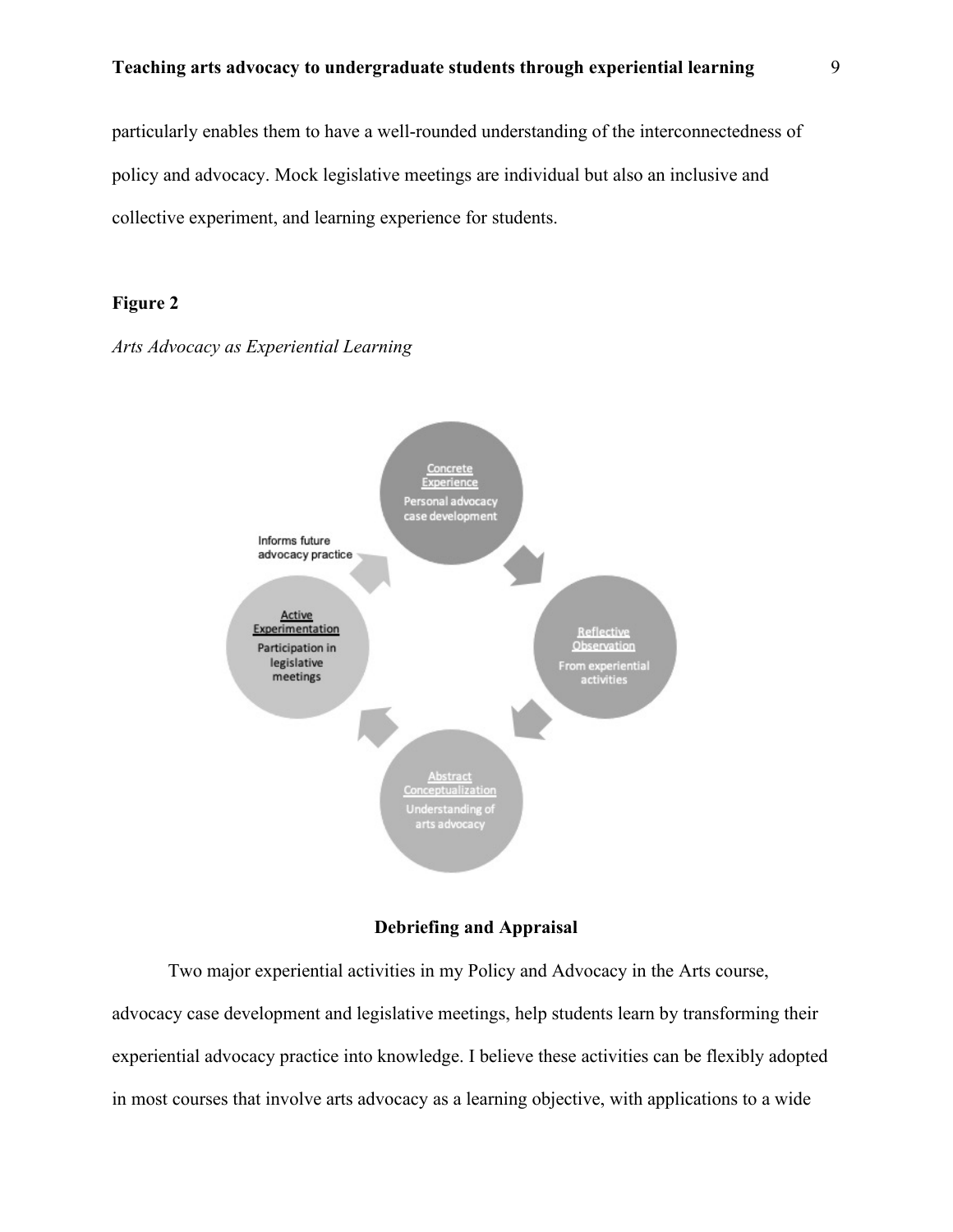range of policy issues and legislators on different levels. The possibility of mock legislative meetings in class makes the activities more inclusive and feasible regardless of the availability of actual lobbying opportunities.

With experiential activities, a large part of students' learning naturally comes from actual experience. Students have discussed in reflection writings on having learned from the direct application of the knowledge they acquired in the classroom to real-life or hands-on arts lobbying. They have discussed in debriefing sessions in classes following legislative meetings a sense of empowerment which resulted from this real-life application of knowledge and action components. Students have written in reflection writings about how they have found mock legislative meetings to be hands-on and enjoyable but without the nervousness or pressure that are often associated with actual ones.

More importantly, the impact of experiential activities goes beyond students merely learning by doing but making meaning thereof, namely conceptualizing and actively experimenting with arts advocacy. Students have discussed how their observations and reflections from the activities helped them concretize their understanding of arts advocacy and how they also helped inform their future arts advocacy endeavors outside of the classroom.